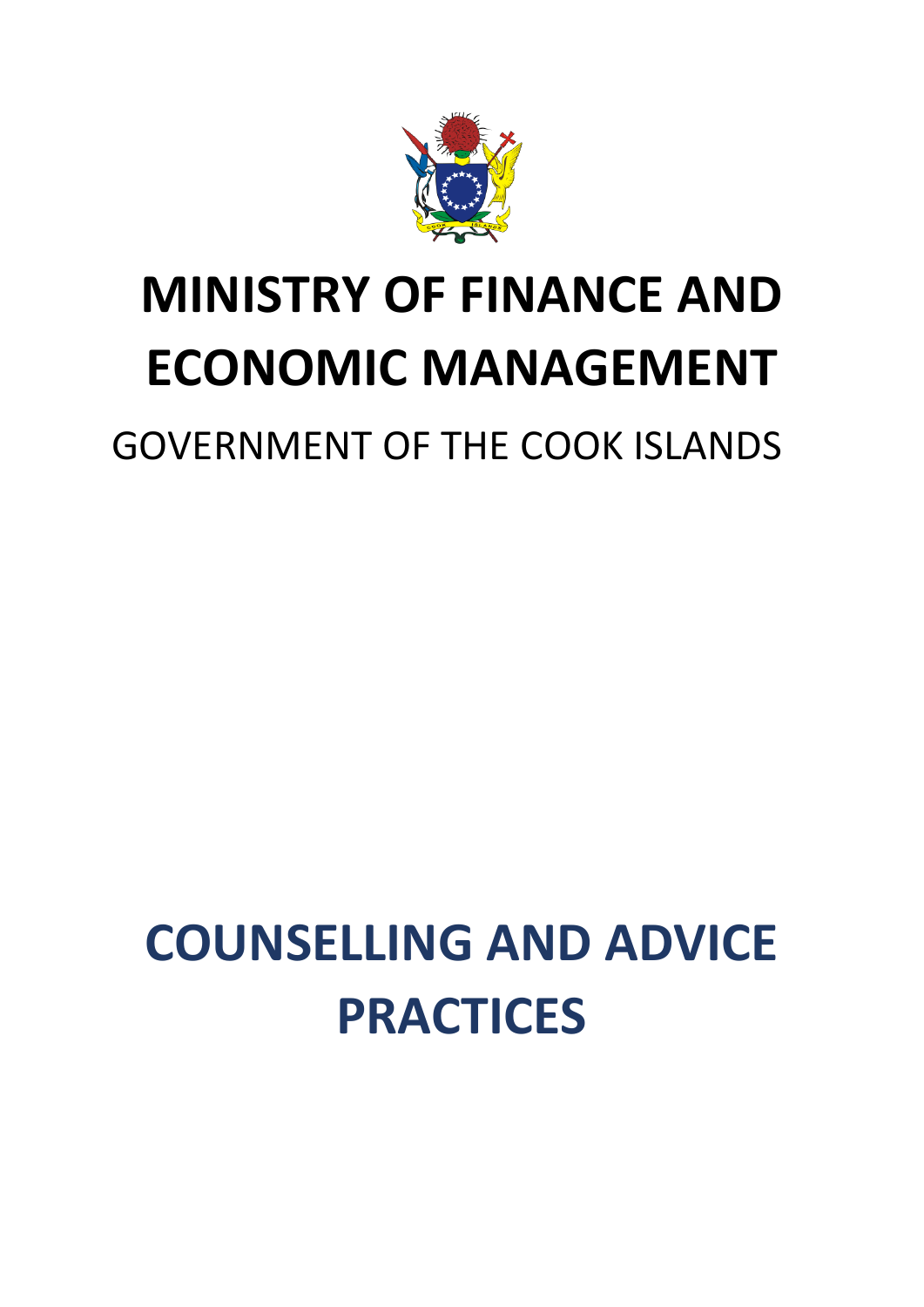## **1. INTRODUCTION**

This document describes the practices that will be used by the Ministry of Economic Finance and Economic Management (MFEM), to assess the need of project and program beneficiaries for counselling and advice, in order to implement the required support activities related to a Grant Award. It has been developed as part of strengthening the MFEM capabilities, in the management of funds administered by the MFEM, across different climate financing mechanisms, and other development partners.

# **2. SCOPE OF APPLICATION**

These practices have been developed in the framework of setting up a counselling and advice mechanism for the MFEM. This document will be used as the main reference in the review of project projects and programs funded via the MFEM, and the identification of support, counselling and advice needs of its beneficiaries and partners.

The MFEM shall use these practices, in the execution of its duties as a National Implementing Entity or Accreditation Entity, of climate funds (Adaptation Funds or Green Climate Funds), as well as in the management of funds received from other funds/financial partners.

## **3. CONTENT**

### **3.1. ROLES AND RESPONSIBILITIES (WHO)**

Each Program Development Manager shall be in charge of coordinating the counselling and advice activities, needed to ensure the achievement of the project objectives and results. This includes the mobilisation of the expertise required, to conduct the assessment, identification and implementation of support activities. Expertise to be mobilised may include:

- The project implementation unit and technical expertise
- The Director of the National Environment Services
- The MFEM financial management team
- External consultants recruited to conduct specific tasks.

#### **3.2 INTERVENTION TIMELINE (WHEN AND HOW)**

Counselling and advice activities shall be conducted in parallel with the project interventions and constitute an integral part of the project implementation cycle.

Identification and implementation of the advice and support activities, will be triggered either during project preparation phase, during project supervision, or when receiving a specific request from the project beneficiaries or implementing agency.

#### **PROJECT PREPARATION PHASE**

The MFEM advice and support activities addressed to the implementing agencies, shall be initiated at the project preparation phase (concept stage). The MFEM (in particular the Development Project Manager), shall be responsible to provide the needed support and advice, in order that the implementing agency may fulfil the requirements of being a Grant Award Recipient.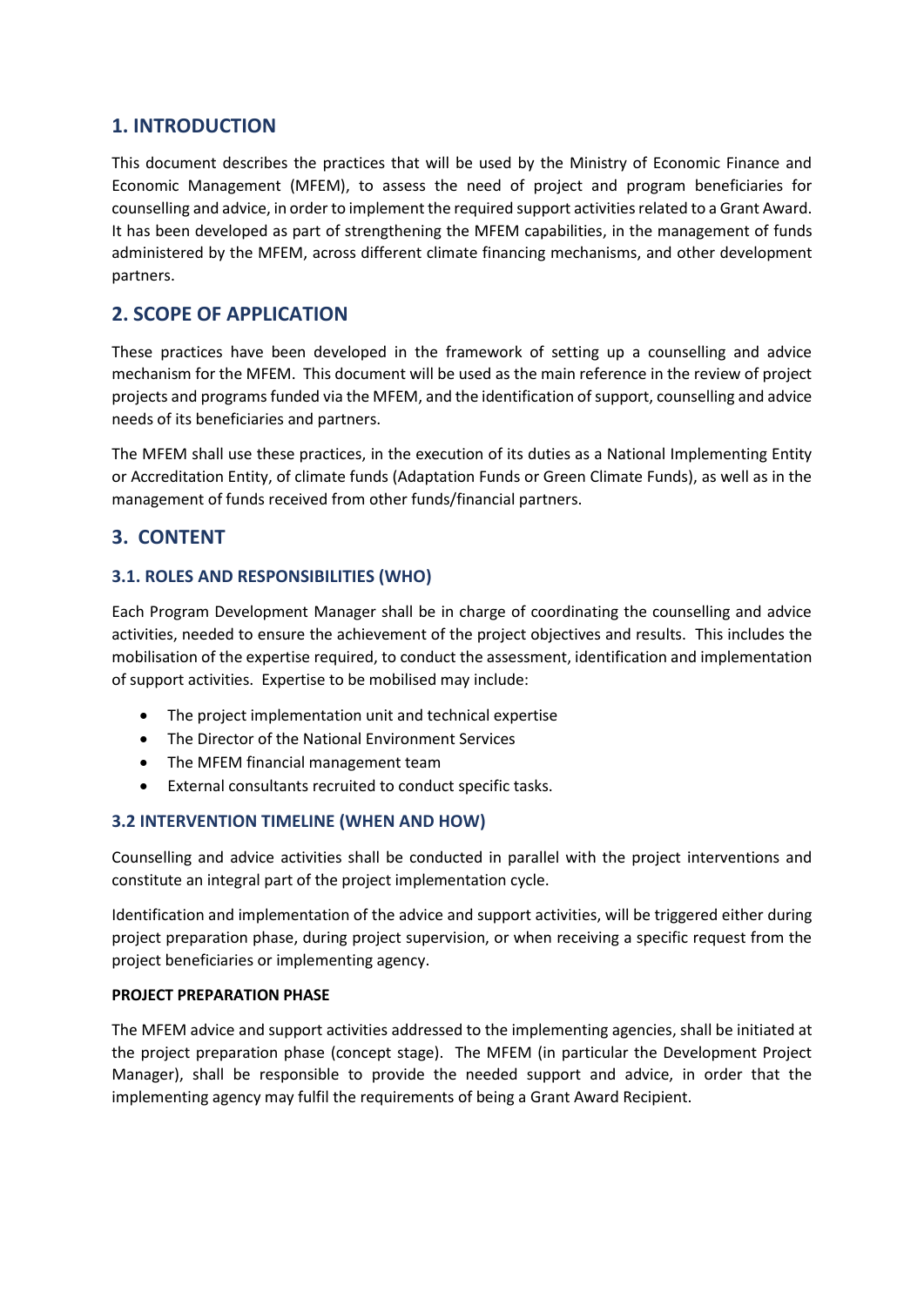#### **PROJECT SUPERVISION**

Where launching meeting/workshops are required, the MFEM shall review the needs of the implementing entity related to the elaboration and validation of a project implementation or other relevant documents, as well as the definition of the Project Management Unit and related tasks.

The development program manager, shall provide the appropriate clarifications and advice required for the achievement of launching the meeting/workshop objectives. The MFEM Project Manager, will agree with the implementing agency on the capacity training needs or other needs of the implementing agency.

The launching meeting/workshops report shall clearly indicate the support activities provided during the meeting and the planning for the specific advice or training to be conducted.

#### **REGULAR SUPERVISION OR ACTIVITIES REPORTING**

Depending on the project specificities and scope, the Development Program Manager, shall plan, in advance the frequency and scope of its supervision (including on-site visits), and activities reporting. The evaluation criteria must be covered in the activities reporting.

These processes allow the MFEM to track the progress towards the achievement of the project objectives and assist the implementing agency in improving project implementation. Monitoring and reporting will allow the identification of weaknesses related to project management and collect needs for implementing agency support and capacity building. The MFEM shall then propose a Plan to conduct support activities, based on the input of the Development Program Manager.

#### **MID TERM REVIEW**

The MFEM shall contract an external evaluator or evaluation team to review both the technical and financial, and administrative elements of the project. The mid-term review, shall provide the Project Management Unit of the project the sufficient information to make an informed decision about the project.

Upon receiving the mid-term review, the MFEM, shall review the findings and work with the implementing agency to make the relevant changes.

#### **CLOSEOUT REVIEW**

After the implementation of project activities, the MFEM shall contract an external evaluator or evaluation team, to conduct the final evaluation of the project. The evaluation shall cover the technical and financial elements of the project. The close-out evaluation must provide a comprehensive and systematic account of the performance of the completed project by assessing the design phase, process of implementation, achievement of objectives and expected results, including any changes in the project implementation.

The MFEM shall review the outcomes of the closeout evaluation report to document, both the best practices, lessons learned and weaknesses related to the project management and implementation that will be used to strengthen the counselling and advice practices of the MFEM.

#### **RESPONSES TO THE SPECIFIC REQUEST FROM THE IMPLEMENTING ENTITIES**

In addition to the implementation of the support activities identified during the various monitoring stages of the project, the MFEM (via the Development Program Manager) shall also process the specific request for support submitted by the implementing agency, during project implementation.